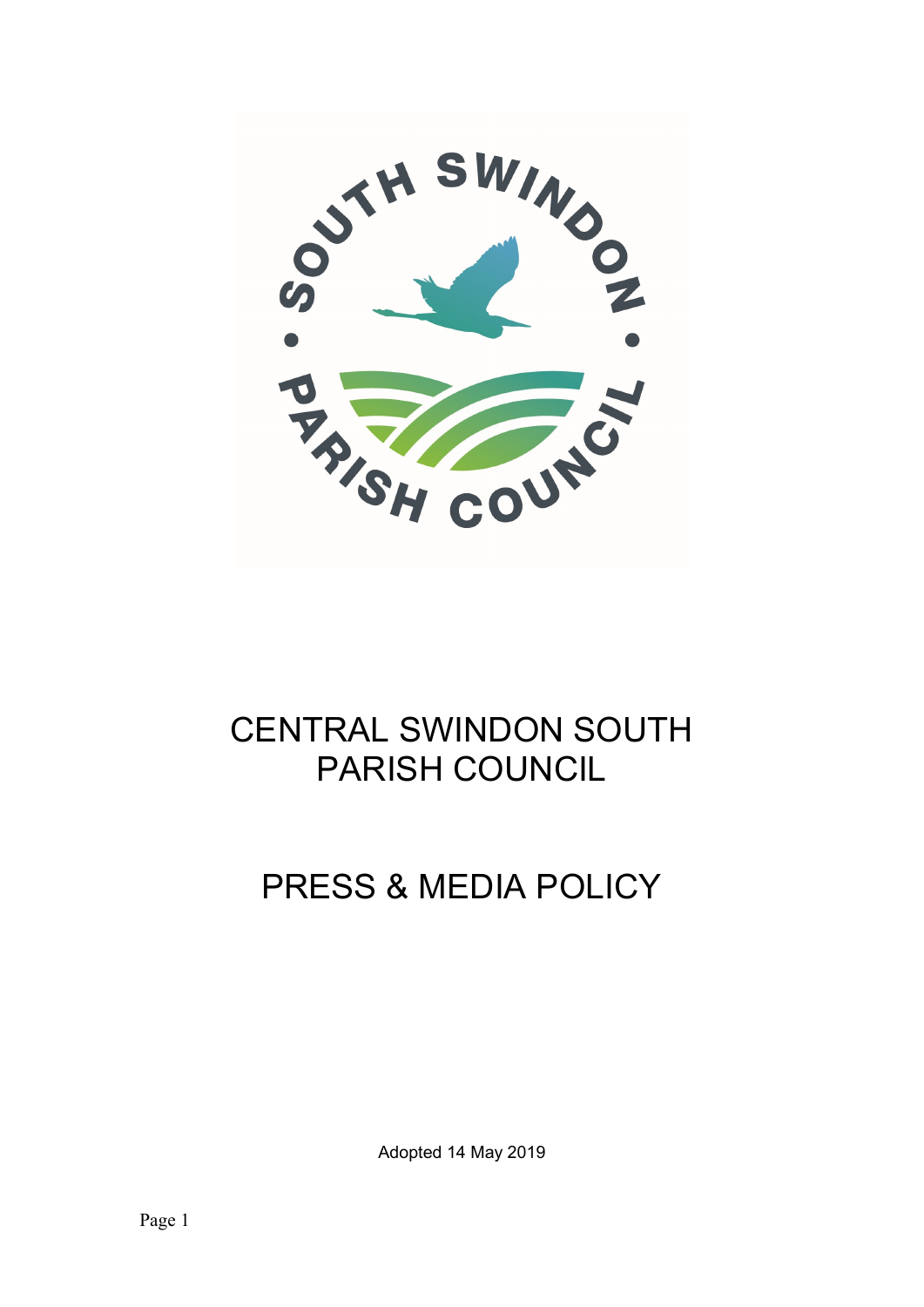# 1. Introduction

This policy will define the roles and responsibilities within the Council for dealing with the Press and media.

# 2. Aims

The Parish Council is accountable to the parishioners and communication through the media; press, radio, TV and Internet are important in conveying information to the community. The Council should maintain positive relations with the media and work with them to increase public awareness of their policies, services and facilities.

# 3. Press Releases

Press releases will be issued from the Parish Office by the Clerk, having been agreed in advance by the Chair of the Council, or in their absence the Vice-Chair of the Council.

# 4. Contact with the Media

The media contact the Parish Office on occasions for a quote from the Parish Council on a local issue.

The Chair of the Council will make the comment on behalf of the Parish Council following the known policy or decision on the particular issue. The Chair of the Council may feel that the quote should be made by the Chair of a Committee and ask them to make the quote on behalf of the Parish Council.

If the media are requiring background information regarding an issue, then this can be supplied by the Clerk.

#### 5. Individual Councillors

The media may contact an individual Councillor for a Parish Council comment on a local issue. The Councillor should direct the media to the Parish Office, or if this is closed the Chair of the Council. Councillors are not, in their official capacity, permitted to provide statements in any form to the media (Standing Order 21(c)).

Councillors may make their own comment on any issue, but it must be made clear that the opinions are their own and not necessary those of the Council.

#### 6. Letters to the Press

Letters to the media on behalf of the Parish Council will be sent by the Clerk having been agreed in advance by the Chair of the Council, or in their absence the Vice-Chair of the Council.

Councillors may write their own letters to the media, but it must be made clear that the opinions are their own and not necessary those of the Council.